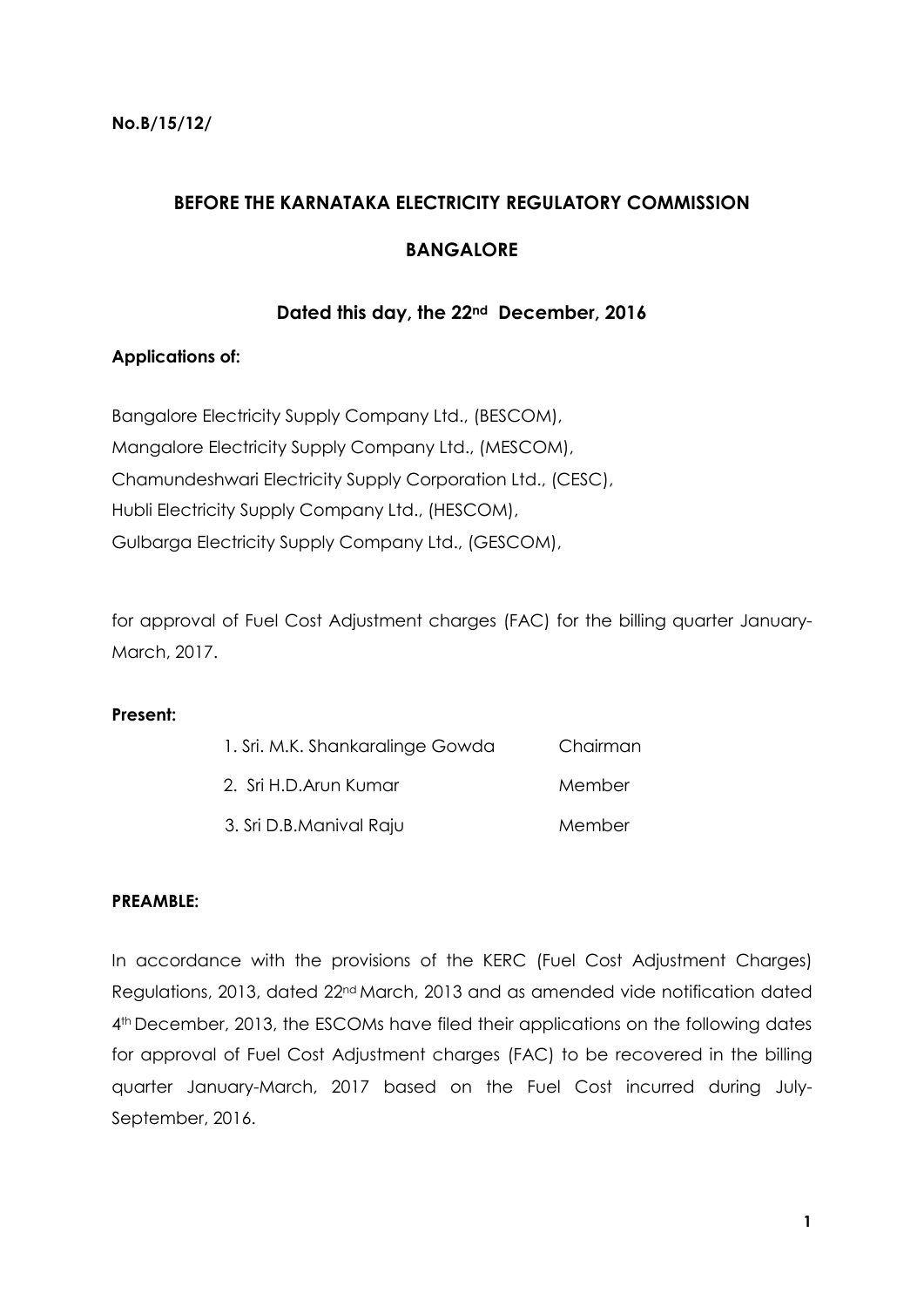| Name of the<br><b>ESCOM</b> | Date of Submission |
|-----------------------------|--------------------|
| <b>BESCOM</b>               | 25.11.2016         |
| <b>MESCOM</b>               | 01.12.2016         |
| <b>CESC</b>                 | 30.11.2016         |
| <b>HESCOM</b>               | 30.11.2016         |
| <b>GESCOM</b>               | 05.12.2016         |

1. The FAC claimed by the ESCOMs are as follows:

| Name of<br><b>ESCOM</b> | <b>FAC proposed in</b><br><b>Paise Per Unit</b> |
|-------------------------|-------------------------------------------------|
| <b>BESCOM</b>           | 5.84                                            |
| <b>MESCOM</b>           | 7.15                                            |
| CESC                    | 4.50                                            |
| <b>HESCOM</b>           | 3.34                                            |
| <b>GESCOM</b>           | 1.33                                            |

- 2. The Commission has computed the allowable FAC for the 2<sup>nd</sup> Quarter of FY17 on the basis of the following :
	- i. The source wise/ ESCOM-wise energy reconciled by the SLDC as per statement dated 9<sup>th</sup> November, 2016 for the power purchased during July-September, 2016.
	- ii. The allowable variable charges in respect of KPCL thermal stations have been determined based on the applicable formula as per the approved power purchase agreements between the ESCOMs and the KPCL.
	- iii. Retail Sales for the second quarter of FY17 are computed as per amended Clause 5.1 of the KERC (Fuel Cost Adjustment Charges) Regulations, 2013.
- 3. The Commission notes that, the claims of variable charges payable to KPCL thermal Stations as reported by the MESCOM and the CESC are on a higher side as compared with the claims of other ESCOMs. The same needs to be corrected for the computation of primary fuel cost as per the terms of the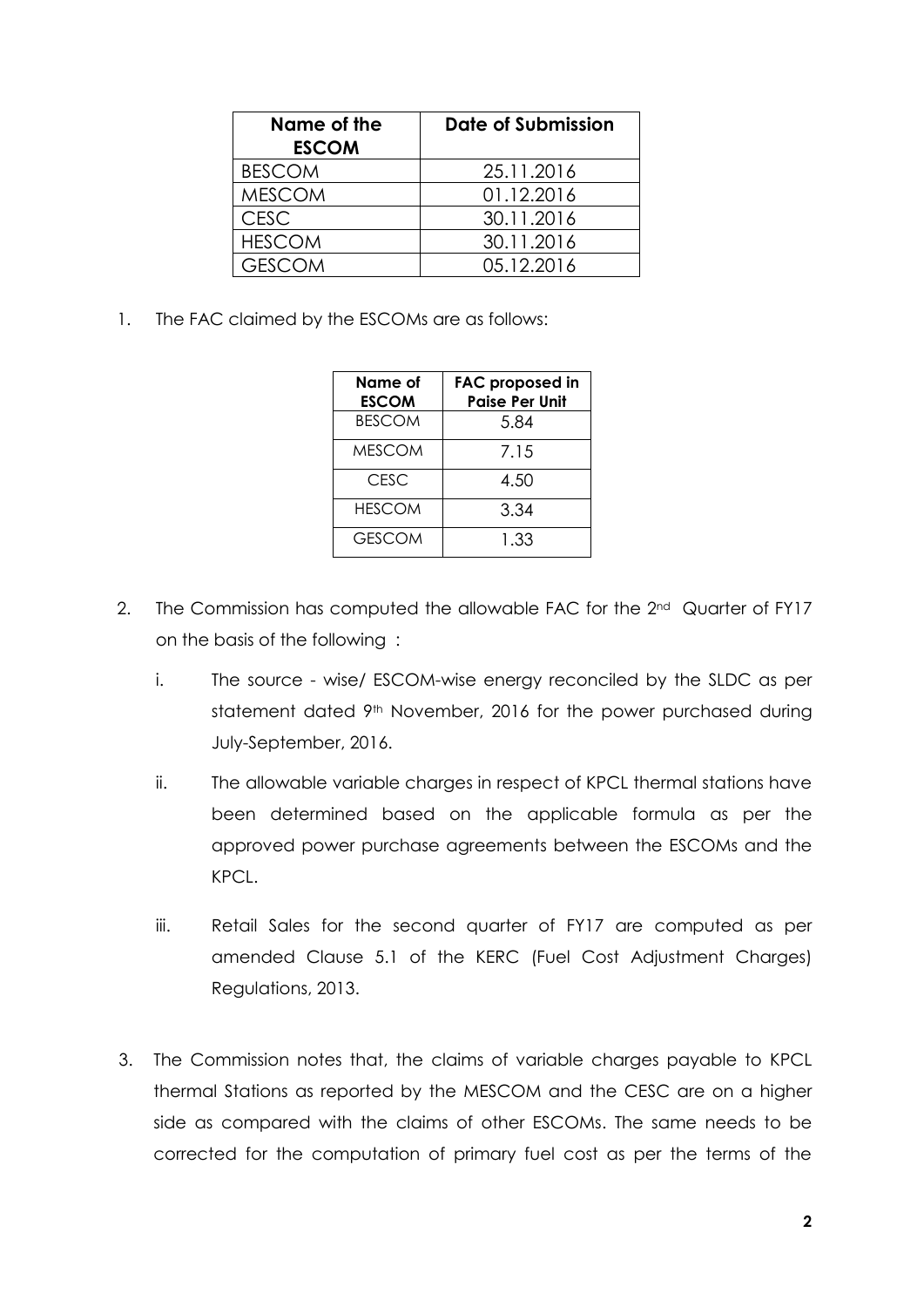agreements with KPCL and any variations in payment shall be adjusted accordingly.

| <b>ESCOM</b>  | <b>Allowable</b><br><b>FAC in Rs Crs</b> | Sales computed in MU with<br>approved T&D Losses | <b>FAC</b> in paise<br>per unit |
|---------------|------------------------------------------|--------------------------------------------------|---------------------------------|
| <b>BESCOM</b> | 35.28                                    | 6016.05                                          | 5.86                            |
| <b>MESCOM</b> | 7.13                                     | 925.27                                           | 7.71                            |
| <b>CESC</b>   | 3.32                                     | 1372.70                                          | 2.42                            |
| <b>HESCOM</b> | 8.69                                     | 2177.43                                          | 3.99                            |
| <b>GESCOM</b> | 2.24                                     | 1539.45                                          | 1.46                            |
| <b>TOTAL</b>  | 56.66                                    | 12030.90                                         | 4.71                            |

4. The FAC as computed by the Commission is as follows:

5. The Commission notes that while there is increase of 4.71 paise per unit of sale in the variable cost of thermal stations, the actual overall power purchase cost per unit by the ESCOMs is more than the approved power purchase cost per unit for the 2<sup>nd</sup> quarter of FY17. The increase in overall per unit cost of power purchase for the period July-September, 2016, as furnished by the ESCOMs as per Format III is as follows:

| <b>ESCOM</b>  | <b>Power Purchase</b><br>Quantum in MU | Increase in cost<br>of power<br>purchase in<br>Rs. Crs | Increase in cost of<br>power purchase in<br>Rs./Unit |
|---------------|----------------------------------------|--------------------------------------------------------|------------------------------------------------------|
| <b>BESCOM</b> | 7163.57                                | 253.77                                                 | 0.35                                                 |
| <b>MESCOM</b> | 1244.29                                | 53.85                                                  | 0.43                                                 |
| <b>CESC</b>   | 1639.25                                | 66.00                                                  | 0.40                                                 |
| <b>HESCOM</b> | 2730.24                                | 132.11                                                 | 0.48                                                 |
| <b>GESCOM</b> | 1668.89                                | 24.83                                                  | 0.15                                                 |
| TOTAL         | 14446.24                               | 530.56                                                 | 0.37                                                 |

6. The Commission notes that there is increase in the allowable fuel cost adjustment charges along with the increase in overall power purchase cost during July-September, 2016. Hence, in accordance with the provisions of the KERC (Fuel cost Adjustment Charges) Regulations, 2013 and amendments thereon, the Commission decides to allow the ESCOMs to collect FAC during the billing quarter January-March, 2017.